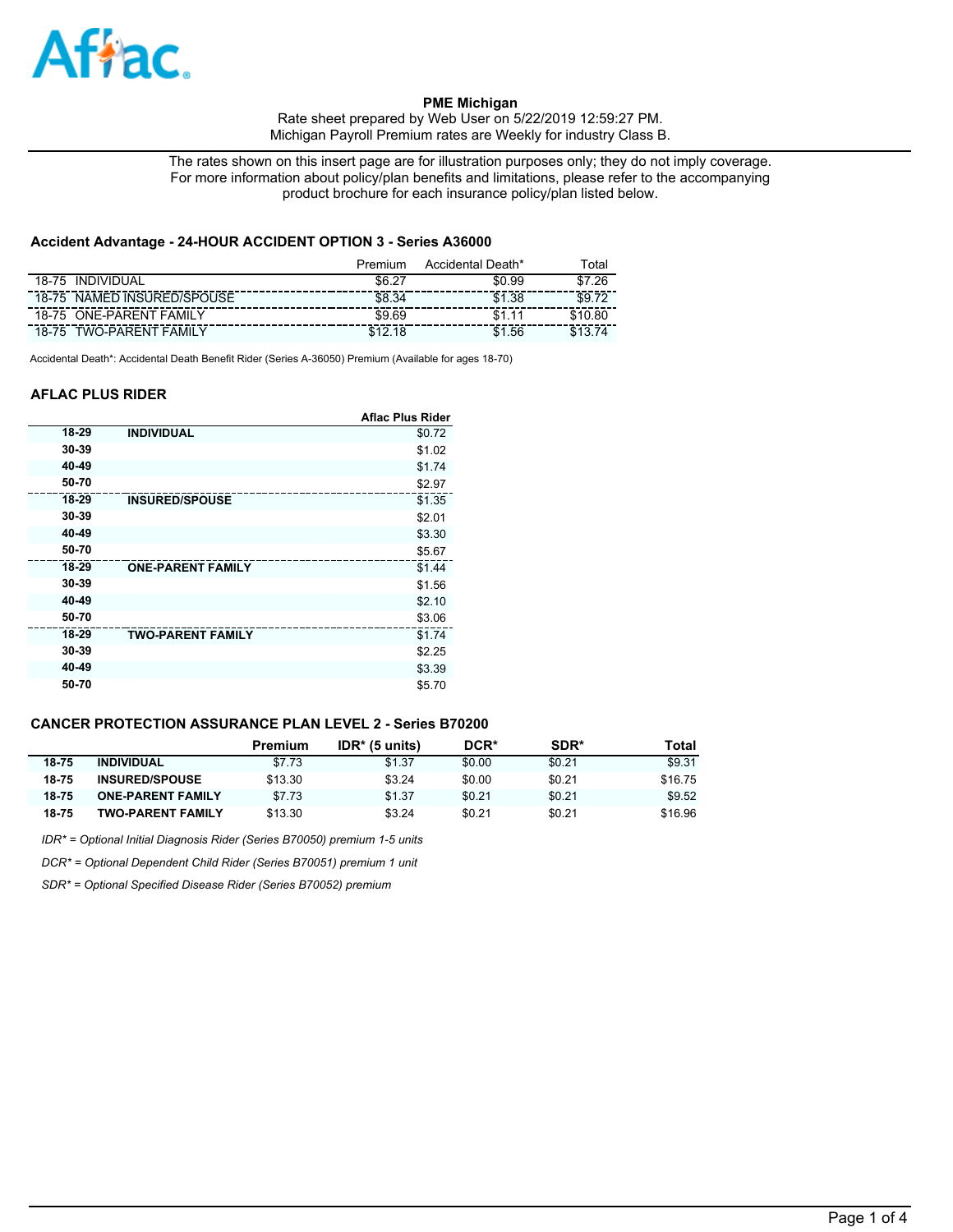

**PME Michigan**  Rate sheet prepared by Web User on 5/22/2019 12:59:27 PM. Michigan Payroll Premium rates are Weekly for industry Class B.

The rates shown on this insert page are for illustration purposes only; they do not imply coverage. For more information about policy/plan benefits and limitations, please refer to the accompanying product brochure for each insurance policy/plan listed below.

## **CRITICAL CARE PROTECTION POLICY - Series A74300**

|           |         | Individual            |              |              |       |         | <b>One Parent Family</b> |              |              |
|-----------|---------|-----------------------|--------------|--------------|-------|---------|--------------------------|--------------|--------------|
| Age       | Premium | <b>FOBBR</b>          | <b>SHERR</b> | Total        | Age   | Premium | <b>FOBBR</b>             | <b>SHERR</b> | Total        |
| 18-35     | \$4.11  | \$0.54                | \$0.27       | \$4.92       | 18-35 | \$6.99  | \$0.57                   | \$0.30       | \$7.86       |
| 36-45     | \$5.82  | \$0.99                | \$0.66       | \$7.47       | 36-45 | \$8.25  | \$1.05                   | \$0.66       | \$9.96       |
| 46-55     | \$8.58  | \$1.17                | \$1.08       | \$10.83      | 46-55 | \$10.62 | \$1.20                   | \$1.08       | \$12.90      |
| 56-70     | \$11.88 | \$1.29                | \$1.53       | \$14.70      | 56-70 | \$14.97 | \$1.35                   | \$1.56       | \$17.88      |
|           |         |                       |              |              |       |         |                          |              |              |
|           |         | <b>Insured/Spouse</b> |              |              |       |         | <b>Two Parent Family</b> |              |              |
| Age       | Premium | <b>FOBBR</b>          | <b>SHERR</b> | <b>Total</b> | Age   | Premium | <b>FOBBR</b>             | <b>SHERR</b> | <b>Total</b> |
| 18-35     | \$7.89  | \$1.08                | \$0.54       | \$9.51       | 18-35 | \$8.94  | \$1.11                   | \$0.57       | \$10.62      |
| $36 - 45$ | \$10.44 | \$1.98                | \$1.11       | \$13.53      | 36-45 | \$11.37 | \$2.04                   | \$1,20       | \$14.61      |
| 46-55     | \$16.08 | \$2.34                | \$1.86       | \$20.28      | 46-55 | \$17.04 | \$2.37                   | \$2.01       | \$21.42      |

*FOBBR: First Occurrence Building Benefit Rider (Rider Series A74050)*

*SHERR: Specified Health Event Recovery Benefit Rider (Rider Series A74051)*

# **AFLAC-SHORT TERM DISABILITY - Series A-57600**

**Elimination Period Accident/Sickness - 0/7 DAYS**

| Annual Income         |       | \$22.000 | \$24.000 | \$26,000 | \$28,000 | \$30,000 | \$32,000 | \$34,000 | \$36,000 | \$38,000 | \$40,000 |
|-----------------------|-------|----------|----------|----------|----------|----------|----------|----------|----------|----------|----------|
| <b>Benefit Period</b> | Aae   | \$1.100  | \$1.200  | \$1.300  | \$1.400  | \$1.500  | \$1.600  | \$1.700  | \$1.800  | \$1.900  | \$2,000  |
| 3 MONTHS              | 18-49 | \$7.59   | \$8.28   | \$8.97   | \$9.66   | \$10.35  | \$11.04  | \$11.73  | \$12.42  | \$13.11  | \$13.80  |
|                       | 50-64 | \$8.91   | \$9.72   | \$10.53  | \$11.34  | \$12.15  | \$12.96  | \$13.77  | \$14.58  | \$15.39  | \$16.20  |
|                       | 65-74 | \$10.23  | \$11.16  | \$12.09  | \$13.02  | \$13.95  | \$14.88  | \$15.81  | \$16.74  | \$17.67  | \$18.60  |

#### **AFLAC PLUS RIDER**

|       | <b>Aflac Plus Rider</b> |
|-------|-------------------------|
| 18-29 | \$0.72                  |
| 30-39 | \$1.02                  |
| 40-49 | \$1.74                  |
| 50-70 | \$2.97                  |

## **AFLAC VALUE RIDER**

|       | <b>Aflac Value Rider</b> |
|-------|--------------------------|
| 18-69 | \$2.52                   |
|       |                          |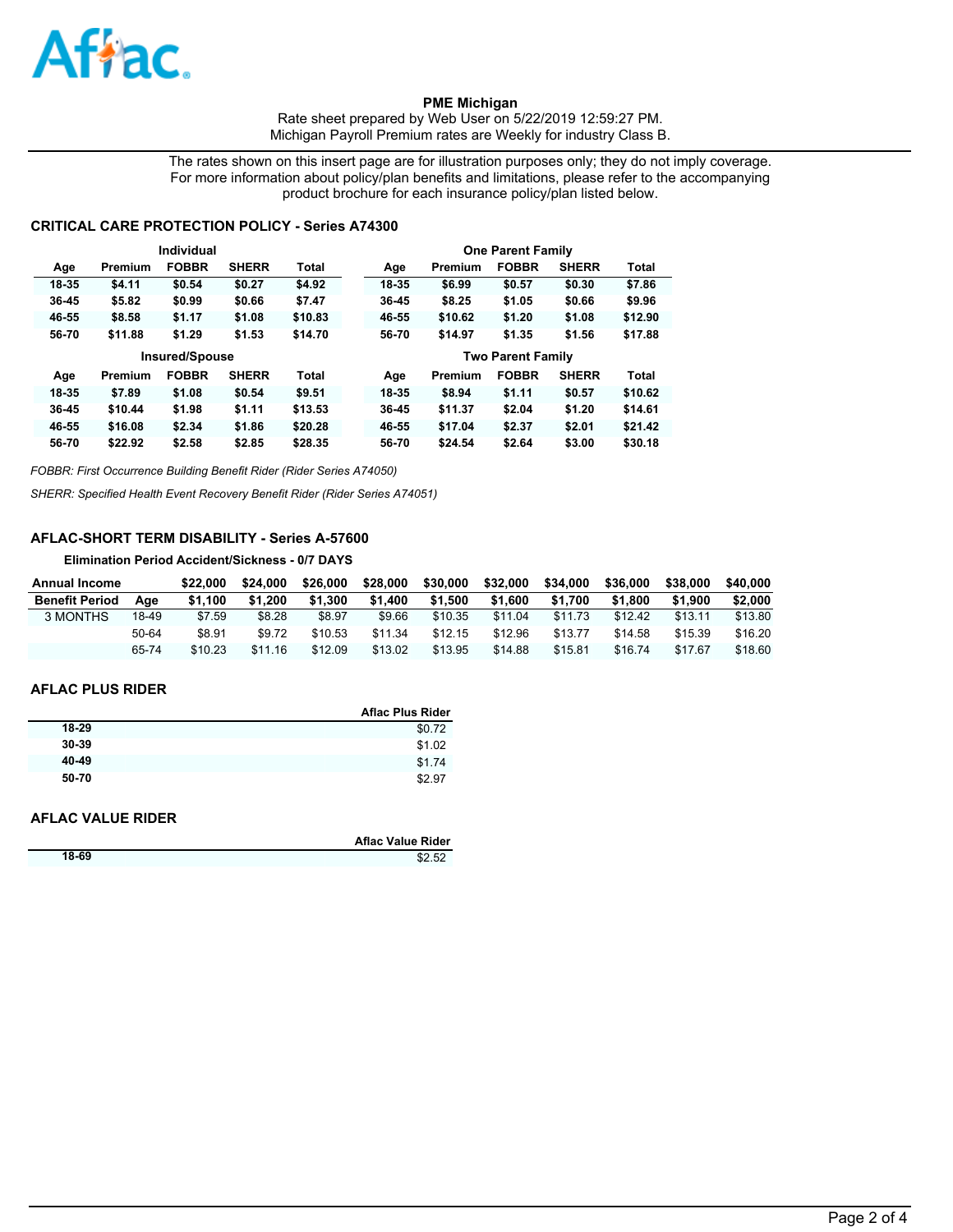

**PME Michigan**  Rate sheet prepared by Web User on 5/22/2019 12:59:27 PM. Michigan Payroll Premium rates are Weekly for industry Class B.

The rates shown on this insert page are for illustration purposes only; they do not imply coverage. For more information about policy/plan benefits and limitations, please refer to the accompanying product brochure for each insurance policy/plan listed below.

#### **AFLAC HOSPITAL CHOICE - Option 1 Benefit Amount 500 - Series B40100**

|                         | Premium | <b>EBR</b> | <b>HSSCR</b> | Total   |
|-------------------------|---------|------------|--------------|---------|
| 18-49 INDIVIDUAL        | \$3.99  | \$2.70     | \$4.29       | \$10.98 |
| 50-59                   | \$4.11  | \$3.06     | \$5.49       | \$12.66 |
| 60-75                   | \$4.23  | \$3.12     | \$7.17       | \$14.52 |
| 18-49 INSURED/SPOUSE    | \$5.22  | \$5.70     | \$7.83       | \$18.75 |
| 50-59                   | \$5.52  | \$6.39     | \$10.89      | \$22.80 |
| 60-75                   | \$5.67  | \$6.45     | \$13.65      | \$25.77 |
| 18-49 ONE-PARENT FAMILY | \$5.22  | \$5.40     | \$5.94       | \$16.56 |
| $50 - 59$               | \$5.34  | \$5.52     | \$6.75       | \$17.61 |
| 60-75                   | \$5.46  | \$5.64     | \$8.85       | \$19.95 |
| 18-49 TWO-PARENT FAMILY | \$5.94  | \$6.90     | \$7.98       | \$20.82 |
| 50-59                   | \$6.06  | \$7.05     | \$11.31      | \$24.42 |
| 60-75                   | \$6.21  | \$7.35     | \$14.61      | \$28.17 |

*EBR\*: Extended Benefit Rider Premium (Available for ages 18-75)*

*HSSCR\*: Hospital Stay and Surgical Care Rider Premium (Available for ages 18-75) \*Note – The Extended Benefit Rider and Hospital Stay and Surgical Care Rider are not available with Option H.*